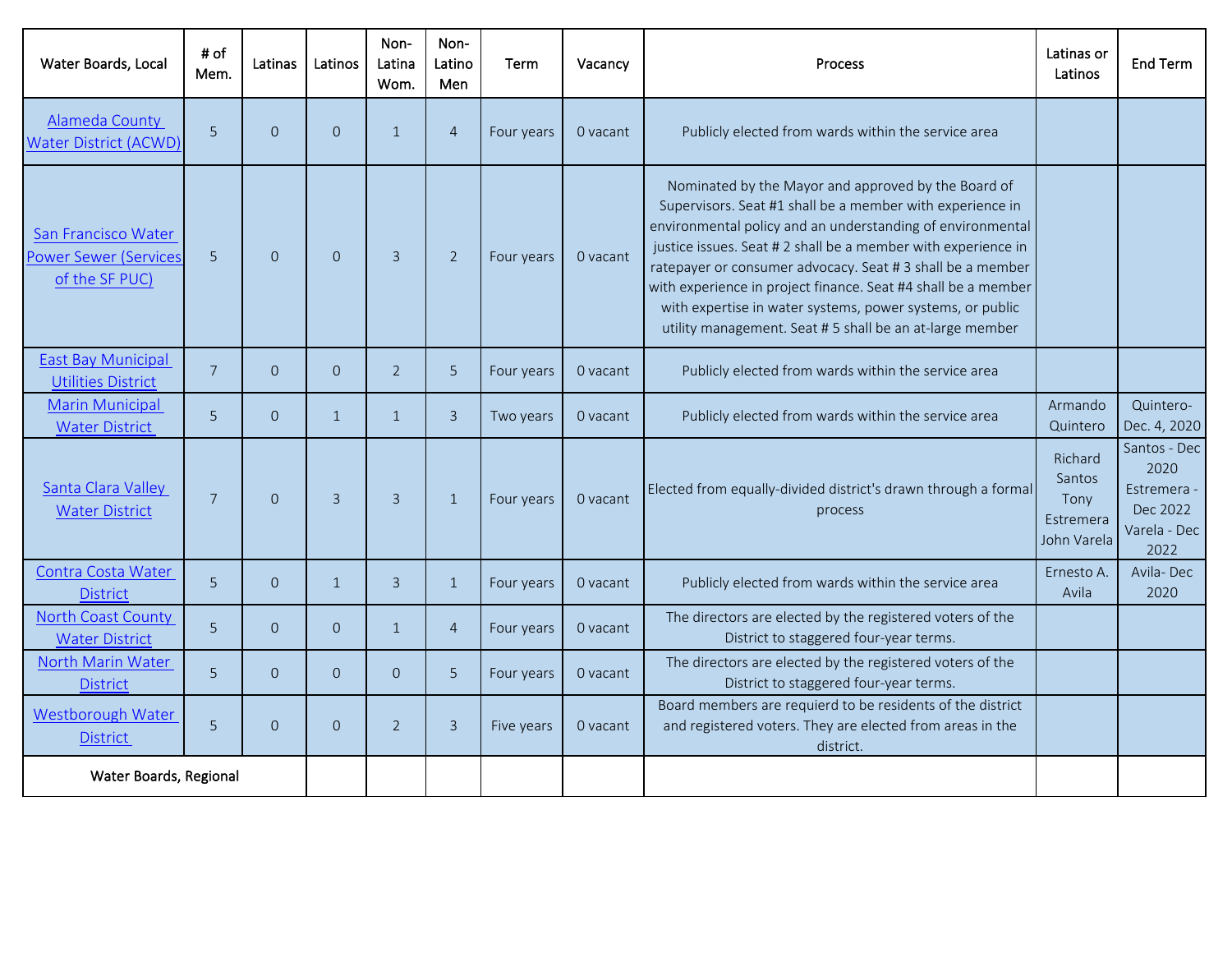| North Coast Regional<br><b>Water Quality Control</b><br><b>Board</b>   | 5 | $\overline{0}$ | $\mathbf{1}$ | $\overline{3}$ | $\mathbf{1}$   | Four years | 4 vacant | California Water Code Section 13201 provides for the<br>Governor to appoint nine members to the Regional Water<br>Quality Control Board. Each member shall reside or have a<br>principal place of business within the region. Appointments<br>are made to fulfill seven categories of representation: water<br>supply, conservation, and production; irrigated agriculture;<br>industrial water use; municipal government; county<br>government; recreation, fish and wildlife; public; and two<br>water quality members. Appointments are subject to<br>confirmation by the state Senate. | Hector<br>Bedolla      | Hector<br>Bedolla Sept<br>30, 2022 |
|------------------------------------------------------------------------|---|----------------|--------------|----------------|----------------|------------|----------|--------------------------------------------------------------------------------------------------------------------------------------------------------------------------------------------------------------------------------------------------------------------------------------------------------------------------------------------------------------------------------------------------------------------------------------------------------------------------------------------------------------------------------------------------------------------------------------------|------------------------|------------------------------------|
| San Francisco<br><b>Regional Water</b><br><b>Quality Board</b>         | 6 | $\overline{0}$ | $\Omega$     | 3              | $\overline{3}$ | Four years | 0 vacant | California Water Code Section 13201 provides for the<br>Governor to appoint nine members to the Regional Water<br>Quality Control Board. Each member shall reside or have a<br>principal place of business within the region. Appointments<br>are made to fulfill seven categories of representation: water<br>supply, conservation, and production; irrigated agriculture;<br>industrial water use; municipal government; county<br>government; recreation, fish and wildlife; public; and two<br>water quality members. Appointments are subject to<br>confirmation by the state Senate. |                        |                                    |
| <b>Central Valley</b><br><b>Regional Water</b><br><b>Quality Board</b> | 9 | $\mathbf{1}$   | $\Omega$     | $\overline{2}$ | 6              | Four years | 0 Vacant | California Water Code Section 13201 provides for the<br>Governor to appoint nine members to the Regional Water<br>Quality Control Board. Each member shall reside or have a<br>principal place of business within the region. Appointments<br>are made to fulfill seven categories of representation: water<br>supply, conservation, and production; irrigated agriculture;<br>industrial water use; municipal government; county<br>government; recreation, fish and wildlife; public; and two<br>water quality members. Appointments are subject to<br>confirmation by the state Senate. | Carmen L<br>Ramirez    | 9/30/2021                          |
| <b>Central Valley Flood</b><br><b>Protection Board</b>                 | 6 | $\overline{0}$ | -1           | $\overline{0}$ | 5              | Four years | 0 vacant | Appointed by the governor                                                                                                                                                                                                                                                                                                                                                                                                                                                                                                                                                                  | Tim<br>Ramirez         |                                    |
| Water Boards,<br>Statewide                                             |   |                |              |                |                |            |          |                                                                                                                                                                                                                                                                                                                                                                                                                                                                                                                                                                                            |                        |                                    |
| <b>State Water</b><br><b>Resources Control</b><br><b>Board</b>         | 5 | $\overline{0}$ | $\mathbf{1}$ | $\overline{3}$ | $\mathbf{1}$   | Four years | 0 vacant | The Water Board consists of five full-time salaried Members,<br>each filling a different specialty position. Each board member<br>is appointed to a four-year term by the Governor and<br>confirmed by the Senate.                                                                                                                                                                                                                                                                                                                                                                         | E. Joaquin<br>Esquivel | Esquivel-<br>2021                  |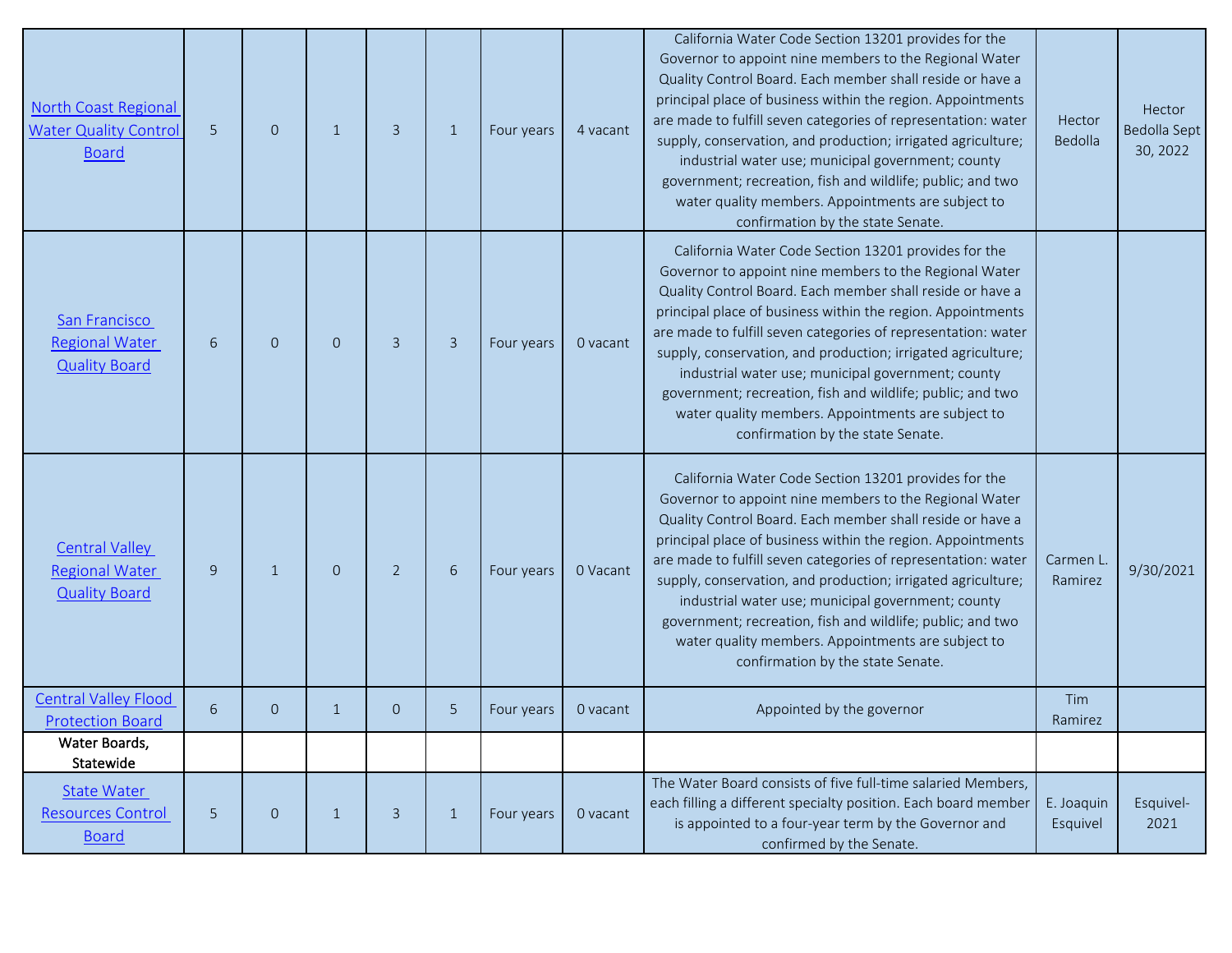| <b>Delta Protection</b><br>Commission                    | 15 | $\Omega$       | $\mathbf{1}$   | $\overline{2}$ | 12             | Four years | 0 vacant | Commission include: landowners from north, south, west, and<br>central Delta reclamation districts; a member of the County<br>Board of Supervisors from each of the five Delta counties<br>(Sacramento, San Joaquin, Contra Costa, Yolo and Solano); a<br>representative from the Sacramento Area Council of<br>Governments (SACOG), San Joaquin Council of Governments<br>(SJCOG), and the Association of Bay Area Governments<br>(ABAC); high level leaders from the California Departments of<br>Fish and Game, Parks and Recreation, Boating and<br>Waterways, Water Resources, Food and Agriculture, and the<br>State Lands Commission; and Delta residents or landowners in<br>the areas of production agriculture, outdoor recreation, and<br>wildlife conservation. | Oscar<br>Villegas                                            | Villegas-Nov.<br>2020                                                                         |
|----------------------------------------------------------|----|----------------|----------------|----------------|----------------|------------|----------|-----------------------------------------------------------------------------------------------------------------------------------------------------------------------------------------------------------------------------------------------------------------------------------------------------------------------------------------------------------------------------------------------------------------------------------------------------------------------------------------------------------------------------------------------------------------------------------------------------------------------------------------------------------------------------------------------------------------------------------------------------------------------------|--------------------------------------------------------------|-----------------------------------------------------------------------------------------------|
| California Coastal<br>Commission                         | 12 | $\mathbf{1}$   | $\overline{2}$ | 7              | $\overline{2}$ | Four years | 0 vacant | Commission include: landowners from north, south, west, and<br>central Delta reclamation districts; a member of the County<br>Board of Supervisors from each of the five Delta counties<br>(Sacramento, San Joaquin, Contra Costa, Yolo and Solano); a<br>representative from the Sacramento Area Council of<br>Governments (SACOG), San Joaquin Council of Governments<br>(SJCOG), and the Association of Bay Area Governments<br>(ABAC); high level leaders from the California Departments of<br>Fish and Game, Parks and Recreation, Boating and<br>Waterways, Water Resources, Food and Agriculture, and the<br>State Lands Commission; and Delta residents or landowners in<br>the areas of production agriculture, outdoor recreation, and<br>wildlife conservation. | Steve<br>Padilla,<br>Robert<br>Uranga,<br>Linda<br>Escalante | Steve Padilla<br>May 2021<br>Roberto<br>Uranga-May<br>2021<br>Linda<br>Escalante-<br>May 2023 |
| California Water<br>Commission                           | 6  | $\mathbf{1}$   | $\mathbf{1}$   | $\mathbf{1}$   | $\overline{3}$ | four years | 0 vacant | Members appointed by the Governer and confirmed by the<br>Senate. Seven members are chosen for their expertise related<br>to the control, storage, and beneficial use of water and two<br>are chosen for their knowledge of the environment.                                                                                                                                                                                                                                                                                                                                                                                                                                                                                                                                | Armando<br>Quintero,<br>Teresa<br>Alvarado                   | Armando<br>Quintero<br>Teresa<br>Alvarado                                                     |
| Environmental Boards, Local                              |    |                |                |                |                |            |          |                                                                                                                                                                                                                                                                                                                                                                                                                                                                                                                                                                                                                                                                                                                                                                             |                                                              |                                                                                               |
| <b>San Francisco</b><br>Department of the<br>Environment | 6  |                | $\Omega$       |                |                | Four years | 1 vacant | Appointed by the mayor                                                                                                                                                                                                                                                                                                                                                                                                                                                                                                                                                                                                                                                                                                                                                      |                                                              |                                                                                               |
| Port of Oakland                                          | 7  | $\overline{1}$ | $\overline{O}$ | $\overline{2}$ | $\overline{4}$ | Four years | 0 vacant | Members are nominated by the Mayor and appointed by the<br>City Council. Members must live in Oakland during their term<br>and at least 30 days prior to their appointment. Members of<br>the Board serve without salary or compensation.                                                                                                                                                                                                                                                                                                                                                                                                                                                                                                                                   | Arabella<br>Martinez                                         | Martinez-<br>2022                                                                             |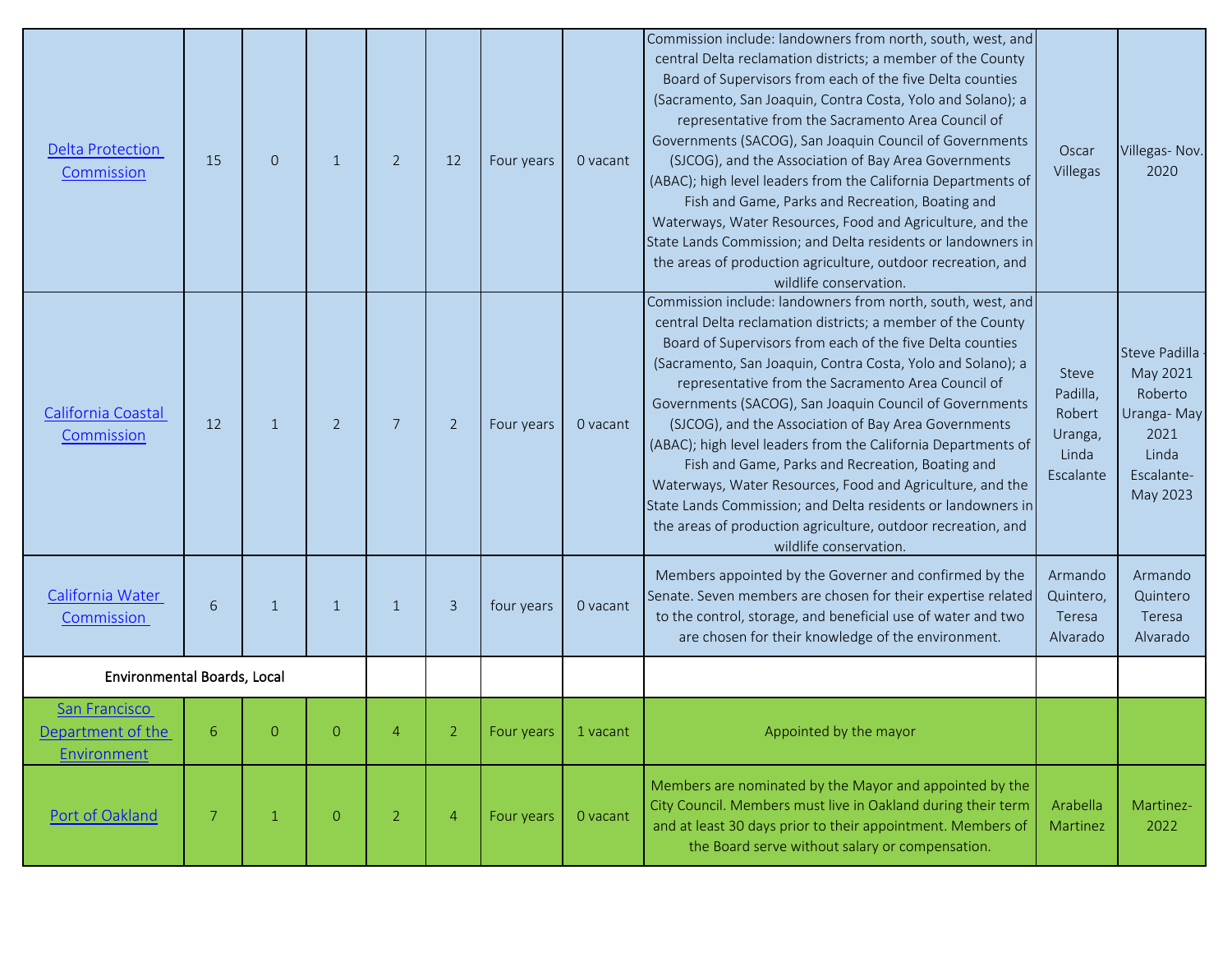| Port of San Francisco                                     | $\overline{4}$ | $\Omega$     | $\Omega$       | $\overline{3}$ | $\mathbf{1}$ | Four years | 0 vacant | The Port of San Francisco is governed by a five member Board<br>of Commissioners, each of whom is appointed by the Mayor<br>and subject to confirmation by the City's Board of Supervisors.<br>Each commissioner is appointed to a four-year term.                                                                                                                                                                                                                                                                                                                                                                                                                                                                              |                                                                 |                                                                     |
|-----------------------------------------------------------|----------------|--------------|----------------|----------------|--------------|------------|----------|---------------------------------------------------------------------------------------------------------------------------------------------------------------------------------------------------------------------------------------------------------------------------------------------------------------------------------------------------------------------------------------------------------------------------------------------------------------------------------------------------------------------------------------------------------------------------------------------------------------------------------------------------------------------------------------------------------------------------------|-----------------------------------------------------------------|---------------------------------------------------------------------|
| Environmental Boards, Regional                            |                |              |                |                |              |            |          |                                                                                                                                                                                                                                                                                                                                                                                                                                                                                                                                                                                                                                                                                                                                 |                                                                 |                                                                     |
| <b>Bay Area Air Quality</b><br><b>Management District</b> | 23             | $\mathbf{1}$ | $\overline{0}$ | 10             | 12           | Four years | 0 vacant | The Air District's Board of Directors is made up of 24 locally<br>elected representatives from 9 Bay Area counties. Each<br>county's population determines the number of<br>representatives on the Board, as follows:<br>Marin and Napa: 1 representative each<br>Solano and Sonoma: 2 representatives each<br>San Francisco and San Mateo: 3 representatives each<br>Alameda, Contra Costa, and Santa Clara: 4 representatives<br>each                                                                                                                                                                                                                                                                                         | Cindy<br>Chavez                                                 | Chavez-<br>12/1/2020                                                |
| Environmental Boards, Statewide                           |                |              |                |                |              |            |          |                                                                                                                                                                                                                                                                                                                                                                                                                                                                                                                                                                                                                                                                                                                                 |                                                                 |                                                                     |
| California Air<br><b>Resources Board</b>                  | 16             | $\Omega$     | $\overline{4}$ | 5              | 7            | Five years | 0 vacant | The California Air Resources Board consists of 14 voting<br>members and 2 ex officio nonvoting members who are<br>members of the Legislature, one from the Senate and the<br>other from the Assembly. Of the 14 voting members, 12 are<br>appointed by the Governor with Senate confirmation, and<br>include: 6 who serve on local air districts, 4 experts in fields<br>that shape air quality rules, and 2 public members. The other<br>2 voting members represent environmental justice<br>communities and are appointed one each by the Senate Rules Dean Florez<br>Committee and the Assembly Speaker. The Chair serves as the<br>only full-time member and is appointed by the Governor from<br>among the voting members. | <b>Hector De</b><br>La Torre<br>Eduardo<br>Garcia Phil<br>Serna | De La Torre-<br>Jan 2025<br>Florez-Dec<br>2024<br>Serna-Dec<br>2022 |
| CalRecycle                                                | 11             | $\Omega$     | $\Omega$       | 5              | 6            | no limit   | 0 vacant | All exempt appointments are made through the Governor's<br>office. interested candidates supply an application through<br>the appointments office at the Governor's office, where they<br>submit their work history as well as any Department they<br>would like to be considered for, and are placed into a<br>database. When an exempt position becomes vacant, the<br>Governor's office will review applications in the database and<br>will determine the best candidate based on the needs for that<br>specific department. Depending on the level of the exempt,<br>this may be done strictly by the Governor's office or in<br>conjunction with the Department and/or the Departments<br>Governing agency.               |                                                                 |                                                                     |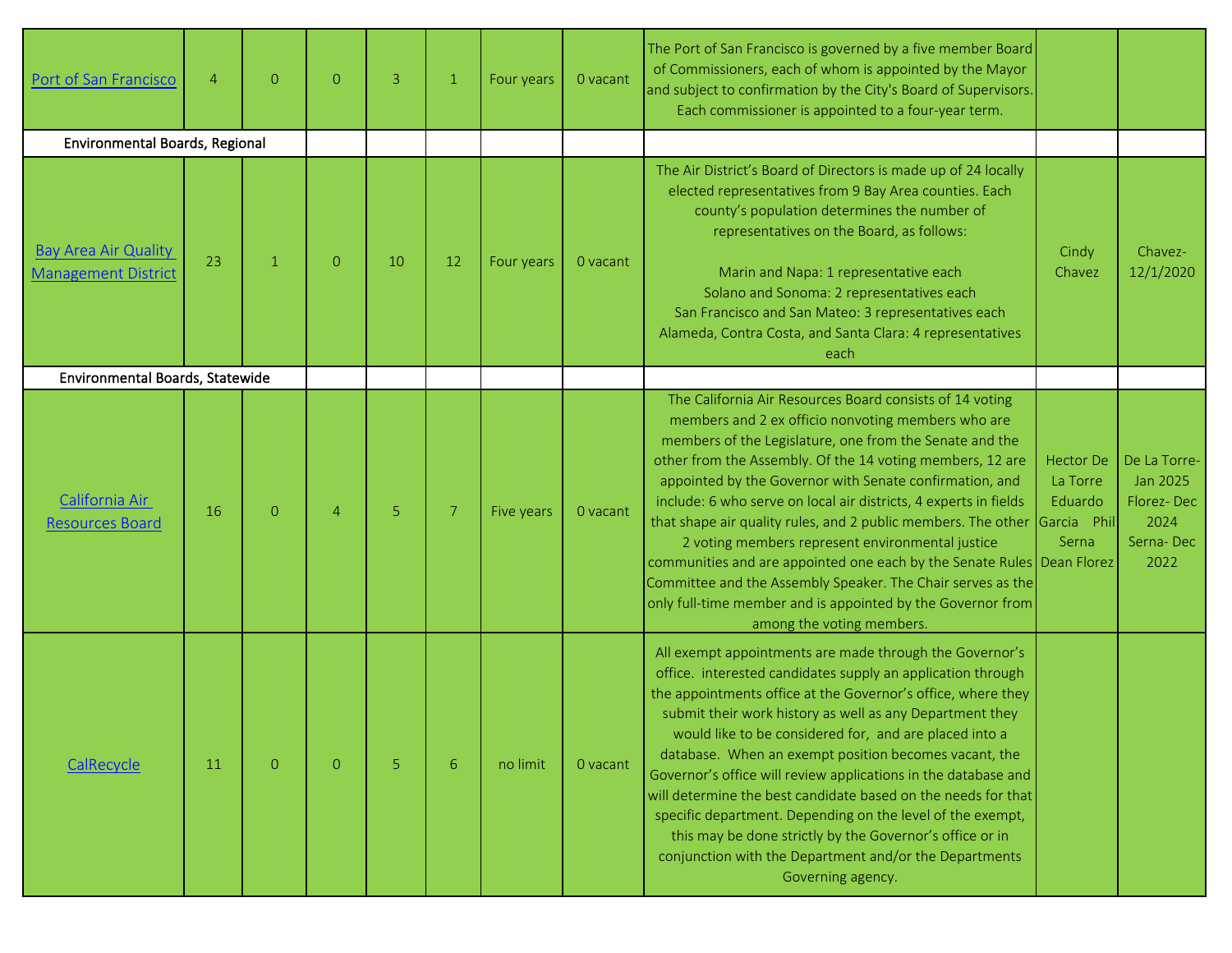| Cal EPA                                                                   | 14             | 3              | $\mathbf{1}$   | 6              | $\overline{4}$ | no limit          | 0 vacant | Appointed by the governor and Cal EPA secretary.                                                                                                                                                                                                                                                                                                                                                                                                                                                                                                   | Anna<br>Ferrera,<br>Yana<br>Garcia,<br>Lauren<br>Sanchez,<br>Sergio<br>Gutierrez | No limits,<br>they serve at<br>the will of<br>the governor<br>and<br>secretary |
|---------------------------------------------------------------------------|----------------|----------------|----------------|----------------|----------------|-------------------|----------|----------------------------------------------------------------------------------------------------------------------------------------------------------------------------------------------------------------------------------------------------------------------------------------------------------------------------------------------------------------------------------------------------------------------------------------------------------------------------------------------------------------------------------------------------|----------------------------------------------------------------------------------|--------------------------------------------------------------------------------|
| Energy Boards, Local                                                      |                |                |                |                |                |                   |          |                                                                                                                                                                                                                                                                                                                                                                                                                                                                                                                                                    |                                                                                  |                                                                                |
| <b>Energy Efficiency</b><br><b>Steering Committee</b><br>of San Francisco | $\overline{3}$ | $\overline{0}$ | $\overline{0}$ | $\overline{0}$ | $\overline{3}$ | <b>Four Years</b> | O vacant | The Committee shall consist of 7 voting members appointed<br>by the Board of Supervisors as follow, seat 1-4; recommended<br>by a community-based organization and has expertise in the<br>field of environmental justice, low wage, and underemployed<br>communities, 5-7; A person with a background in labor<br>organizing, research and/or education on green sector<br>industries who is currently employed at an economic<br>development consulting firm and/or college or university, and<br>in green jobs in the small business community. |                                                                                  |                                                                                |
| San Francisco Public<br><b>Utilities Commission</b>                       | 5 <sup>1</sup> | $\overline{0}$ | $\overline{0}$ | $\overline{3}$ | 2 <sup>1</sup> | <b>Four Years</b> | O vacant | Nominated by the Mayor and approved by the Board of<br>Supervisors. The following seats must have experience in:<br>Seat #1 environmental policy and an understanding of<br>environmental justice issues. Seat # 2 ratepayer or consumer<br>advocacy. Seat # 3 project finance. Seat #4 expertise in water<br>systems, power systems, or public utility management. Seat #<br>5 at-large member.                                                                                                                                                   |                                                                                  |                                                                                |
| Energy, Statewide                                                         |                |                |                |                |                |                   |          |                                                                                                                                                                                                                                                                                                                                                                                                                                                                                                                                                    |                                                                                  |                                                                                |
| <b>California Energy</b><br><b>Storage Alliance</b>                       | 20             | $\overline{0}$ | $\overline{0}$ | 5 <sup>1</sup> | 15             |                   | O vacant | Companies pay \$47,500 membership due to join the board.                                                                                                                                                                                                                                                                                                                                                                                                                                                                                           |                                                                                  |                                                                                |
| <b>Association of Women</b><br>in Water, Energy &<br>Enviroment           | 12             | $\mathbf{1}$   | $\overline{0}$ | 11             | $\overline{0}$ |                   | O vacant |                                                                                                                                                                                                                                                                                                                                                                                                                                                                                                                                                    |                                                                                  |                                                                                |
| California Public<br><b>Utilities Commission</b>                          | 6              |                | $\overline{0}$ | 4              |                | <b>Six years</b>  | O vacant | The Governer appoints the five Commissioners, who must be<br>confirmed by the Senate, for six year staggered terms. The<br>Governer appoints one of the fice to serce as Commission<br>President.                                                                                                                                                                                                                                                                                                                                                  | Martha<br>Guzman<br><b>Aceves</b>                                                | Dec. 2022                                                                      |
| <b>California Energy</b><br>Commission                                    | 5 <sup>1</sup> | $\overline{0}$ | $\overline{0}$ | $\overline{3}$ | 2 <sup>1</sup> | Five years        | O vacant | The governor appoints, with Senate confirmation.                                                                                                                                                                                                                                                                                                                                                                                                                                                                                                   |                                                                                  |                                                                                |
| <b>Association of Women</b><br>in Water, Energy &<br>Enviroment           | $\overline{7}$ | $\overline{0}$ | $\overline{0}$ | $\overline{7}$ | $\overline{0}$ |                   | O vacant |                                                                                                                                                                                                                                                                                                                                                                                                                                                                                                                                                    |                                                                                  |                                                                                |